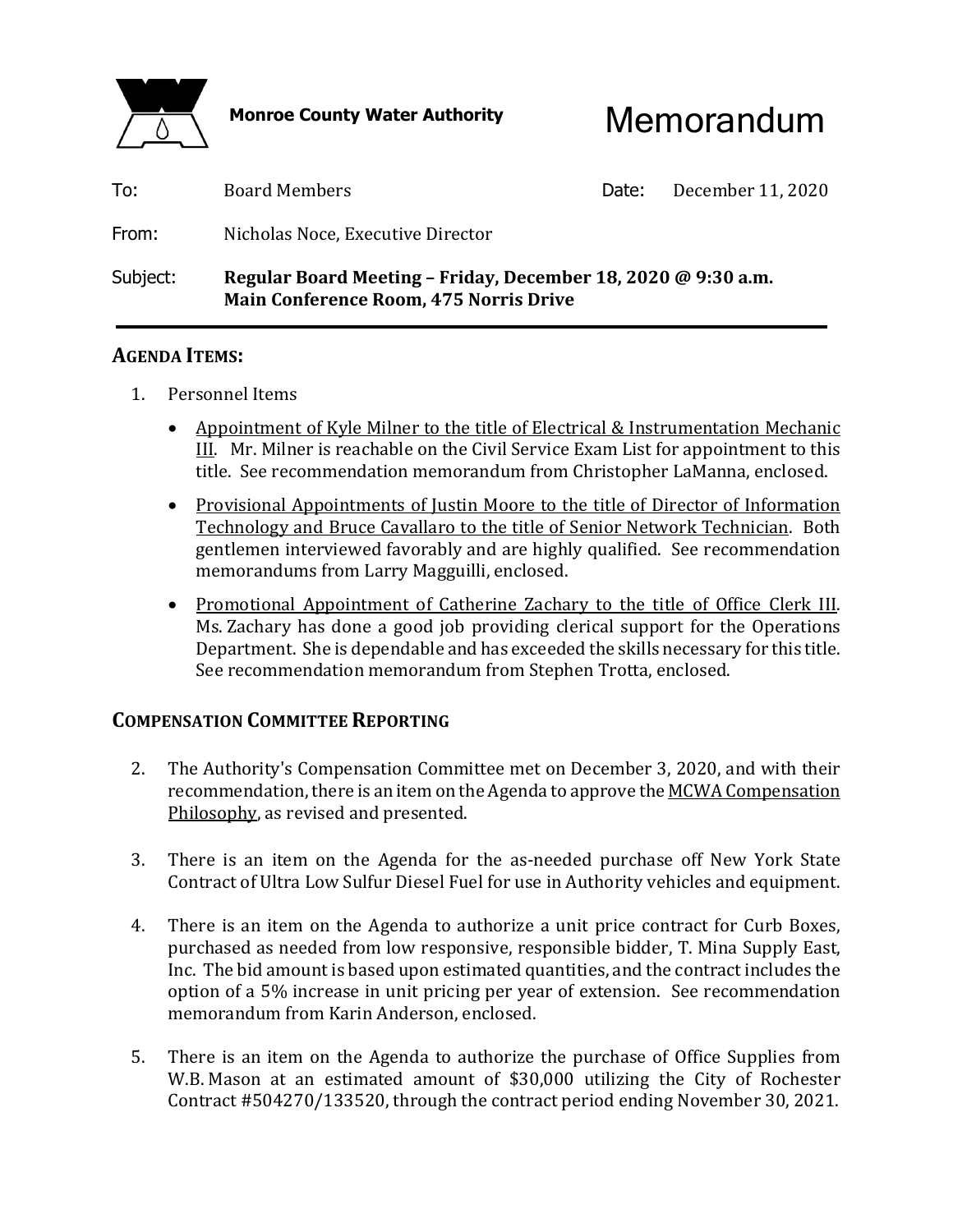- 6. There is an item on the Agenda to authorize the amendment of Resolution #20-213 (ref. 11/25/2020) to reflect the purchase of a new software licensing and support agreement and onsite upgrade services from Wonderware North, a Q-Mation Company, for Wonderware® and ThinManager® software utilized by the Authority's Supervisory Control and Data Acquisition (SCADA) System. The software is provided by AVEVA Group, PLC; however, the purchase of the software licensing and support agreement and onsite upgrade services is from Wonderware North, a Q-Mation Company.
- 7. There are items on the Agenda to authorize blanket purchase orders for the as-needed procurement of various electrical materials and equipment from Graybar Electrical Supply, Kovalsky-Carr Electrical Supply Company, Inc., and Horizon Solutions, LLC. These items are utilized for maintenance and repair of the Authority's facilities and equipment.
- 8. There is an item on the Agenda to authorize the purchase of a 1500 kW Caterpillar Model 3512C Diesel Emergency Packaged Generator Set for the Authority's Lake Water Pump Station through Sourcewell Contract #120617-CAT. Sourcewell is a purchasing cooperative established by the State of Minnesota Legislature and available to educational institutions, governmental entities, and non-profit organizations throughout the Country. Sourcewell holds competitively-solicited cooperative contracts for products and services with hundreds of vendors.

 The purchase of the new Generator Set is a component of the Authority's Generator Optimization Project and will provide backup electrical power for the Lake Water Pump Station to further improve the redundancy and resiliency of the water system. The new Generator Set will be purchased for an estimated cost of \$650,000 from Milton-CAT (Batavia, NY), which is the authorized Caterpillar, Inc. dealership in the Authority's service area. Utilizing Sourcewell to purchase this Generator Set will provide the Authority with a savings of approximately \$189,000 over the list price of the equipment.

 9. There is an item on the Agenda to authorize the purchase of original equipment manufacturer (OEM) repair parts, services, and proprietary diagnostic software to supplement Authority maintenance staff for repairs and maintenance of Caterpillar emergency generator equipment. The Authority currently operates and maintains multiple Caterpillar portable and fixed emergency generators, including units located at the Shoremont and Webster Water Treatment Plants and various booster pumping stations to maintain system operations during power outages.

 Milton-CAT, located in Batavia, New York, will supply OEM repair parts, shop and field labor services, and proprietary diagnostic software to the Authority on an as-needed basis. Milton-CAT is the authorized dealership for Caterpillar, Inc. located in the Authority's service area. The estimated cost is a total of \$25,000 per contract term. The initial term commences January 1 through September 30, 2021, with the option to extend for two additional 12-month terms.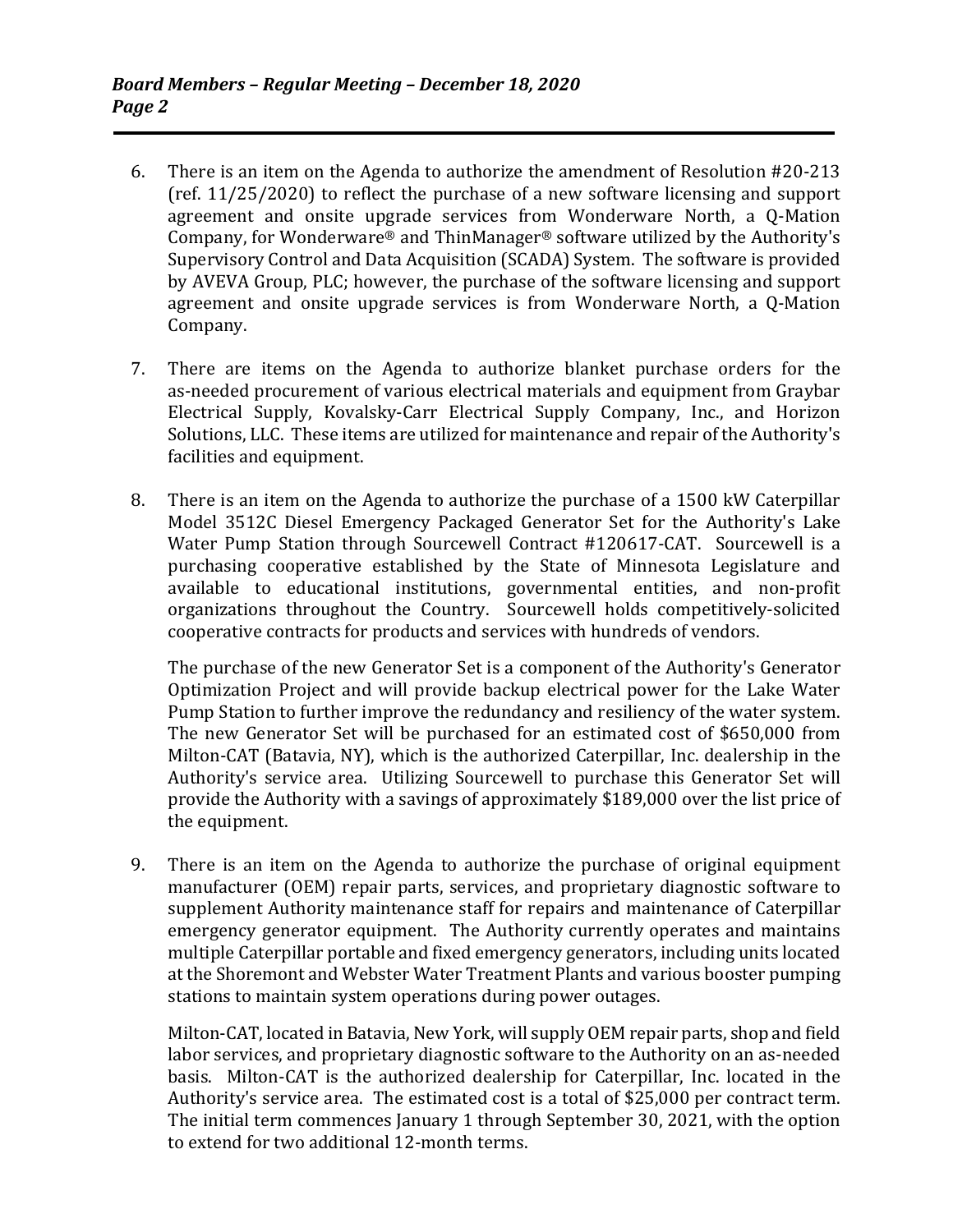- 10. There is an item on the Agenda to authorize the purchase of General Construction Labor Services from C.P. Ward, Inc. through Monroe County Contract #BP1108-17 for General Construction Term Services. General construction labor services will be procured to supplement the Authority's maintenance personnel, as needed, for an estimated amount up to \$30,000 for the contract term January 1 – December 31, 2021.
- 11. There is an item on the Agenda to award a contract for supply of up to an estimated 300 tons annually of Liquid Carbon Dioxide to the Shoremont and Webster Water Treatment Plants for the water treatment process. This is a unit price contract for an initial one year term with the option to extend for up to four additional one year terms upon mutual consent.

 Our recommendation is to award this contract to the lowest responsive, responsible bidder, Irish Welding Supply Corporation, for the bid amount of \$66,750. The bid amount is based upon estimated quantities, and the contract includes the option of a 3% increase in unit pricing per year of extension. Irish Welding Supply Corporation has successfully supplied liquid carbon dioxide to the Authority in the past. See recommendation memorandum from Christopher LaManna, enclosed.

 12. There is an item on the Agenda to authorize the execution of a Professional Services Agreement with Industrial Scientific Corporation for the Confined Space Monitors with Service Program.

 These services will fulfill ongoing needs to supply and service confined space monitors for the Water Authority. The confined space monitors will be located at the East Side Operations Center, Shoremont Water Treatment Plant, Webster Water Treatment Plant, Corfu Water Treatment Plant, and the Meter Shop. This service program will provide continuous remote monitoring of the equipment via the internet, routine maintenance, and ready-to-use replacement instruments, including automatic calibration gas replenishment.

 A Request for Qualifications and Proposal was advertised and sent to firms with experience in this type of professional service. One manufacturer responded. Staff reviewed the qualifications and proposal received and recommends an agreement be executed with Industrial Scientific Corporation for the services described above. These services are estimated to cost up to \$20,000 per year for a five year term.

 13. We issued a Request for Qualifications and Proposal (RFQ/P) for continued support services related to cellular antenna leases on Water Authority properties to firms specializing in the negotiation of these specific installations. A key requirement of the RFQ/P was that this effort be done on a success-fee basis, whereby the firm selected receives a fraction of the increase in new revenues generated – hence, they are compensated only if the Authority receives higher payments.

 After review of the qualifications submitted, the Selection Committee recommends award to Bench Strength Partners, Inc. as the most qualified firm for these services. The Professional Services Agreement will be for a term of five years.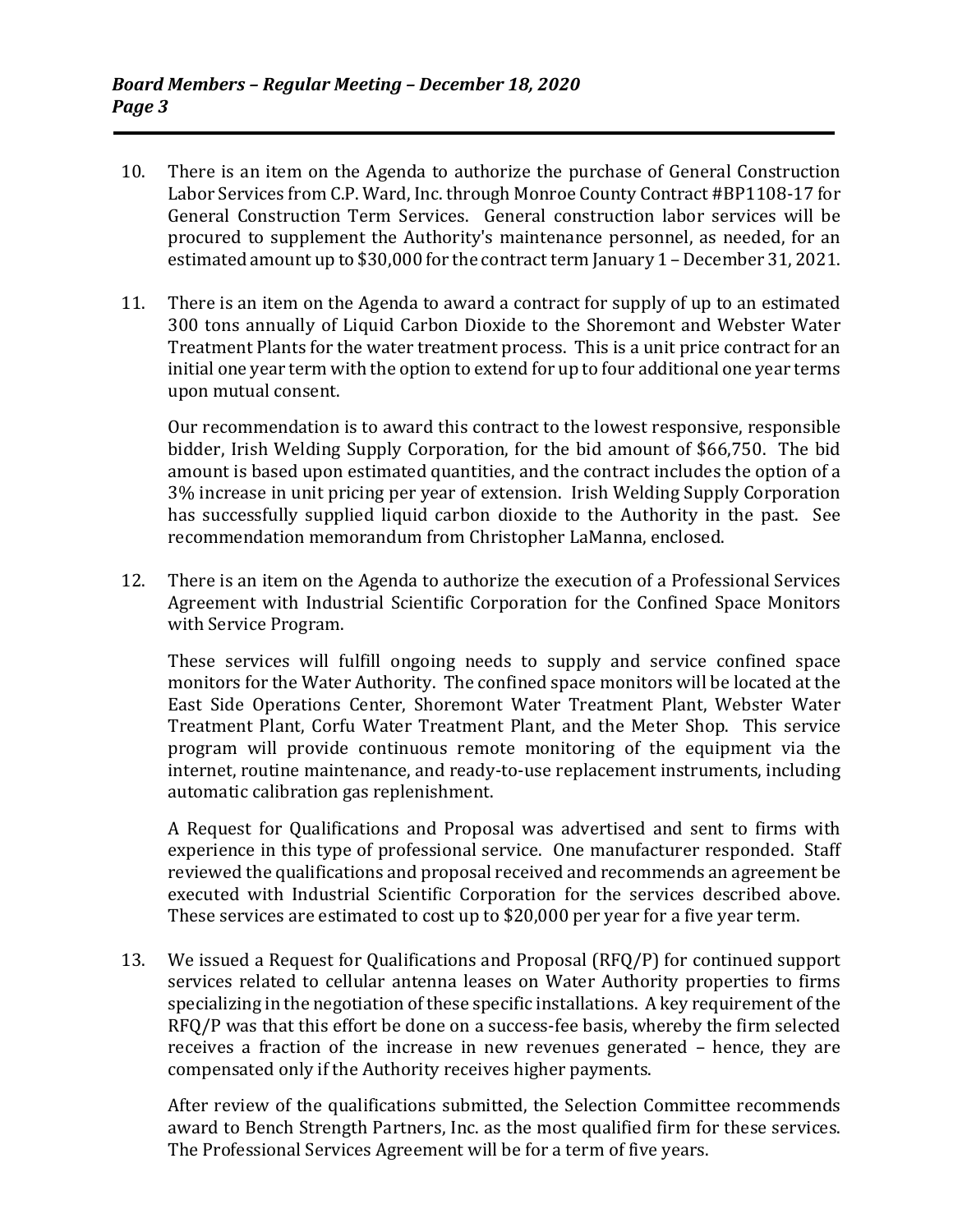- 14. There is an item on the Agenda to authorize the as-needed use of New York State Information Technology Umbrella Contract for the procurement of various laptop and desktop computers and related equipment and supplies. This is part of our renewal and replacement program for existing equipment as well as the likely purchase of new equipment during the course of the year.
- 15. There is an item on the Agenda to ratify and confirm MCWA Water Rates effective January 1, 2021. The required Public Information Meeting on the rate changes will have taken place on Monday, December 14, 2020 at 3:00 p.m.
- 16. There is an item on the Agenda to establish the MCWA Board Meeting Schedule for 2021. This item was tabled at the November 25, 2020 Regular Board Meeting.
- 17. There is a resolution to approve Board and Staff travel for training and MCWA mission-related seminars, conferences, and meetings during 2021.

#### **AUDIT COMMITTEE REPORTING**

- 18. The Authority's Audit Committee met on December 3, 2020, and with their recommendations, there are resolutions for the following:
	- Authorization for the Executive Director to enter into an Agreement for the purchase of Excess Workers' Compensation Insurance through Midwest Employers Casualty Company as brokered through MCWA's Broker of Record, NCAComp, Inc.
	- Authorization for the Executive Director to enter into an Agreement for Third Party Administrator for Workers' Compensation Claims with NCAComp, Inc.
	- Authorization for the Executive Director to enter into an Agreement for the purchase of MCWA Group Life and Long Term Disability Insurances for applicable employees with Cigna Health & Life Insurance Company as brokered through MCWA's Broker of Record, Brown & Brown Insurance.
	- Authorization for the Executive Director to extend the contract with MassMutual for administration of the Authority's 457 Deferred Compensation Plan.

Please refer to the enclosed corresponding documentation for these items.

- 19. The Authority's Standard Procurement Compliance Resolution.
- 20. There is an item on the Agenda to adopt the *Retention and Disposition Schedule for New York Local Government Records (LGS‐1)* for use by all Officers in legally disposing of valueless records listed therein.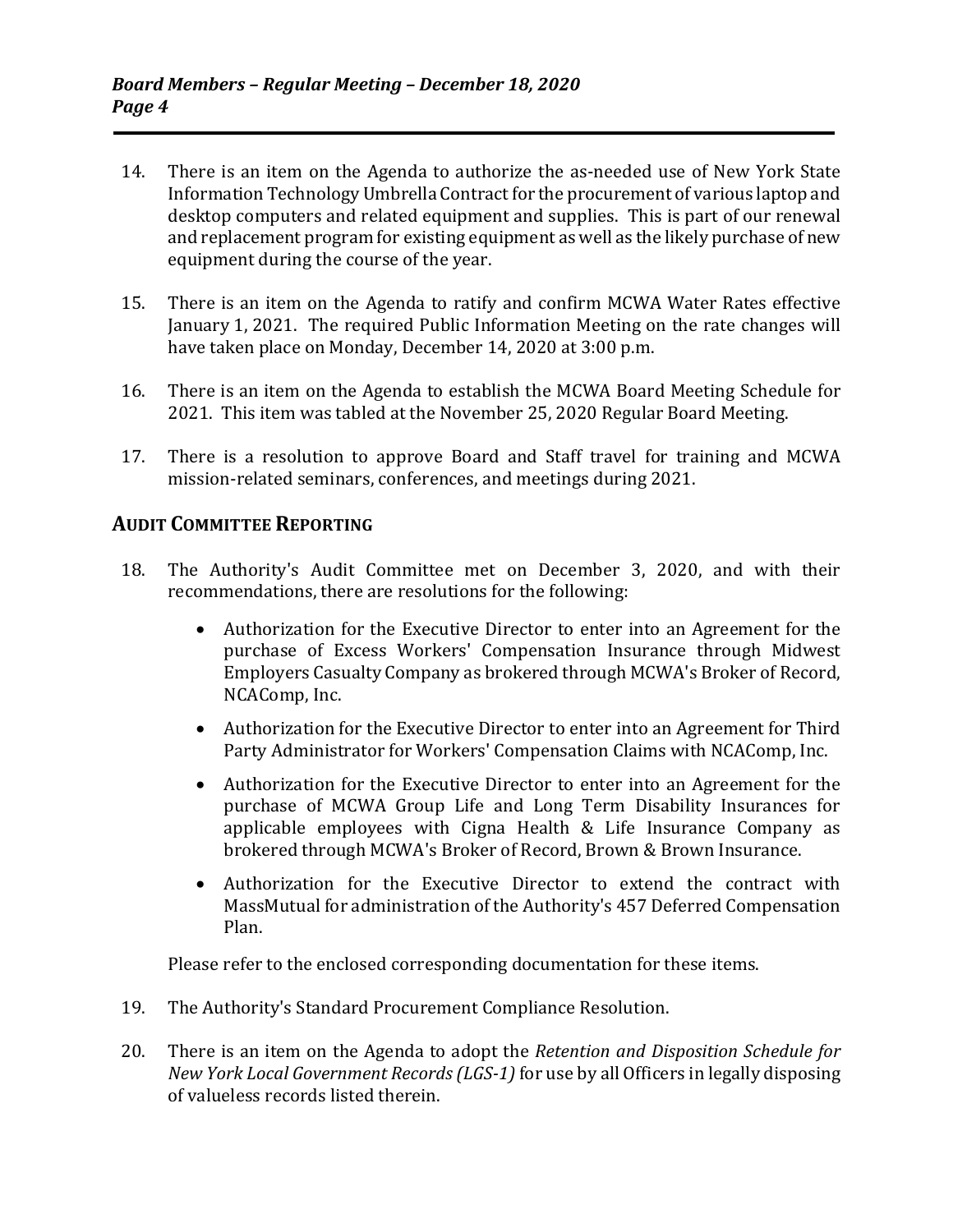#### **GOVERNANCE COMMITTEE REPORTING**

- 21. The Authority's Governance Committee met on December 3, 2020, and with their recommendation there are resolutions for the following:
	- Approval of the Authority's Purchasing & Procurement Guidelines, as revised and presented.
	- Re-Adoption of the Procurement Disclosure Policy, as presented.
	- Re-Adoption of the Professional Services Policy and Procedures, as presented.
	- Re-Adoption of the Internal Controls and Financial Accountability Policy, as presented.
	- Re-Adoption of the Policy for Tracking and Disposal of Fixed Assets, as presented.
	- Approval of the Responsibilities of Members, as revised and presented.

Policy documents are enclosed for full Board review.

#### **EXECUTIVE SESSION REQUESTED**

 22. Pursuant to Section 105(l)(f) of the New York Public Officers Law in order for the full Board to discuss the employment performance histories and performance evaluations of the Executive Director and Department Directors and Officers.

#### *There may be additional items placed on the Agenda not finalized for this mailing.*

### **BOARD DISCUSSION/NOTIFICATION ITEMS**

- In Board Folders for Review:
	- ▶ Rate Consolidation Study for Genesee County Customers
	- $\triangleright$  Routine Monthly Informational Reports and/or Updates

#### *There may be additional items presented for discussion and/or notification.*

NN/ka Enclosures

cc: Executive Staff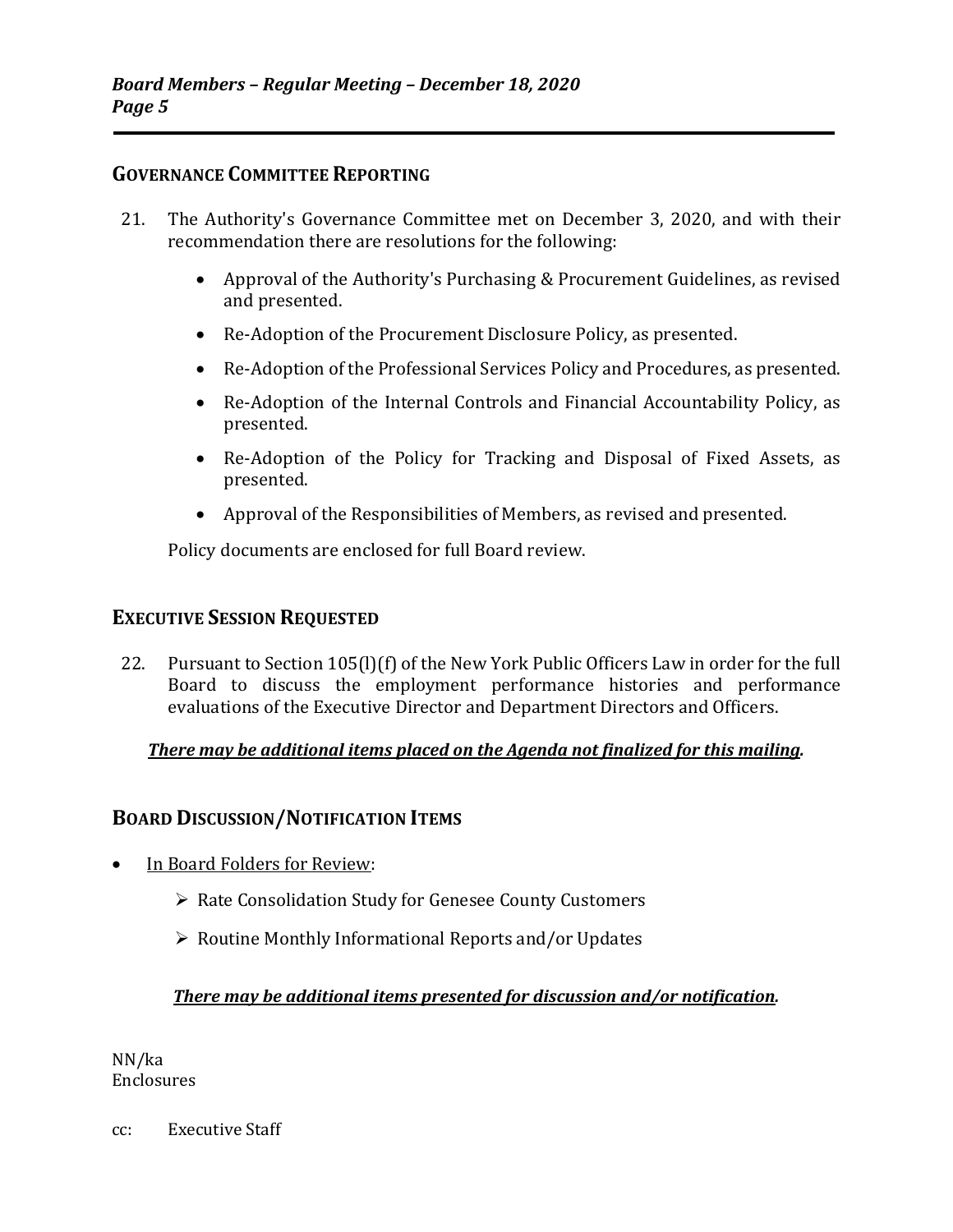**Monroe County Water Authority** 

## Memorandum

| To:      | Nicholas Noce<br><b>Executive Director</b>                             | Date:             | 12/07/2020     |
|----------|------------------------------------------------------------------------|-------------------|----------------|
| From:    | Karin Anderson<br><b>Purchasing Manager</b>                            | File:             | WA 112013      |
| Subject: | <b>Recommendation for Bid Award</b><br>December 18, 2020 Board Meeting | Copies: S. Trotta | D. Hendrickson |

Bids were received on November 23, 2020, for Curb Boxes. This is a one year, unit price contract with the option to renew for up to four additional one-year terms upon mutual consent. The apparent low responsive, responsible bidder is T. Mina Supply, East, Inc. in the amount of \$67,939. The bid amount is based on estimated quantities, all items will be purchased as needed, and the contract includes the option of a 5% increase in unit pricing per year of extension.

We also received bids from:

Core & Main, LP \$71,690 **Ferguson Waterworks** \$77,439 **Blair Supply** \$85,855

I recommend that the bid be awarded to the low responsive, responsible bidder.

 $/ka$ Attachment: Bid tabulation

SApproved by

**Department Head** 

(Dis)Approved by

Purchasing Manager

**Executive Director** 

Date

Date

(Dis)Approved by

(Dis)Approved by

Recording Secretary to the Board

Date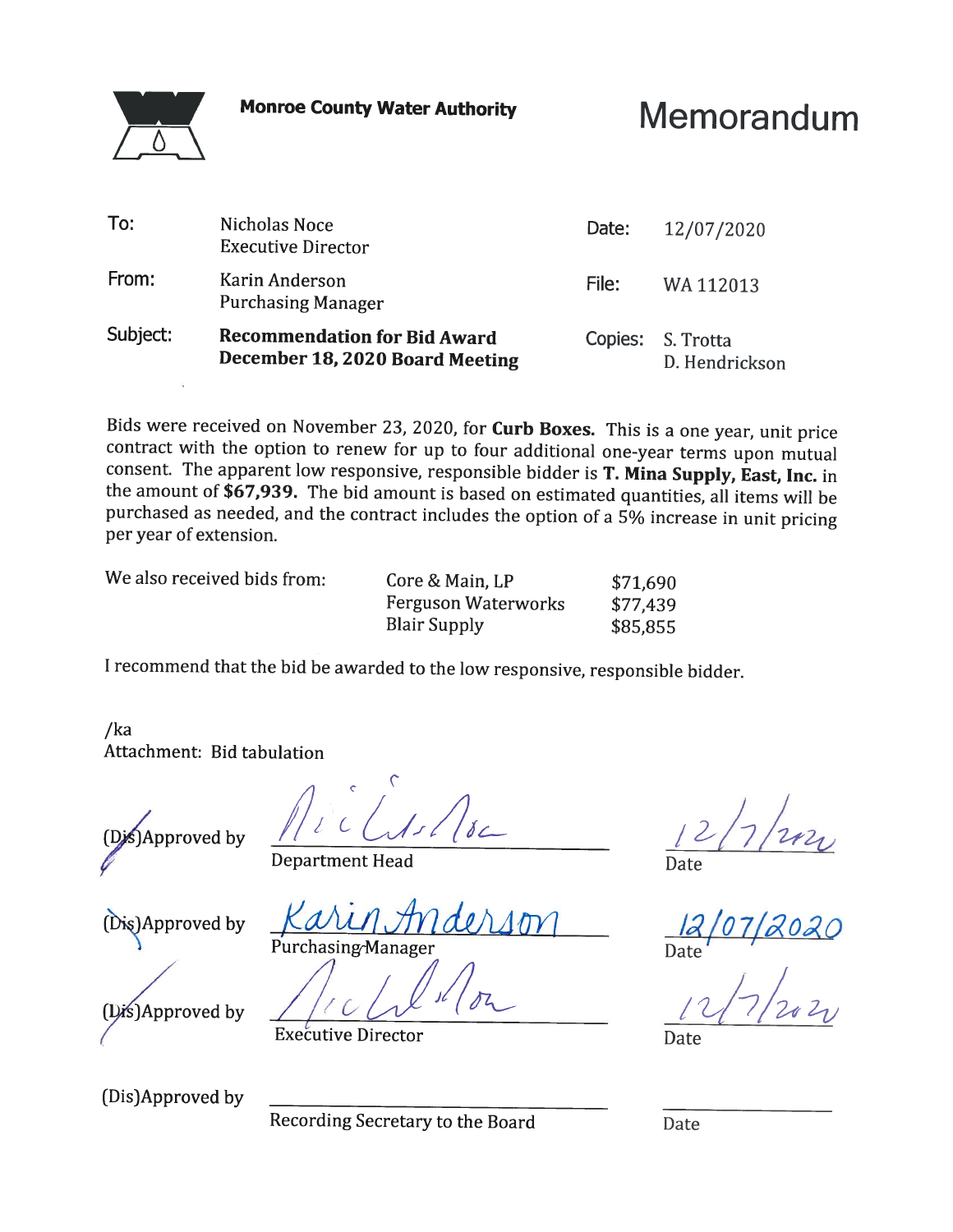### **MONROE COUNTY WATER AUTHORITY** MCWA 112013 - CURB BOXES

|                |               |                                    | (1)           | (2)               | (3)                | (4)               |
|----------------|---------------|------------------------------------|---------------|-------------------|--------------------|-------------------|
| <b>ITEM</b>    | <b>QTY</b>    | <b>DESCRIPTION</b>                 | <b>BLAIR</b>  | <b>CORE &amp;</b> | <b>T. MINA</b>     | <b>FERGUSON</b>   |
| <b>No</b>      |               |                                    | <b>SUPPLY</b> | MAIN, LP          | <b>SUPPLY EAST</b> | <b>WATERWORKS</b> |
|                | 1,200 EA      | 1-1/4" Curb Box & Rod, Complete    | \$68,340      | \$57,960          | \$55,680           | \$63,084          |
| $\overline{2}$ | 200 EA        | 1-1/4" Curb Box Without Rod        | \$8,300       | \$6,810           | \$6,500            | \$7,630           |
| 3              | <b>200 EA</b> | 42" SS Curb Box Rods               | \$4,400       | \$2,850           | \$2,780            | \$2,884           |
| 4              | 200 EA        | 24" SS Curb Box Rods               | \$3,600       | \$2,650           | \$1,990            | \$2,682           |
| 5              | 500 EA        | <b>Stainless Steel Cotter Pins</b> | \$1,025       | \$1,250           | \$825              | \$775             |
| 6              | 200 EA        | <b>Brass Cotter Pins</b>           | \$190         | \$170             | \$164              | \$384             |
|                |               | <b>BID TOTAL</b>                   | \$85,855      | \$71,690          | \$67,939           | \$77,439          |
|                |               |                                    |               |                   |                    |                   |

 $\sim$